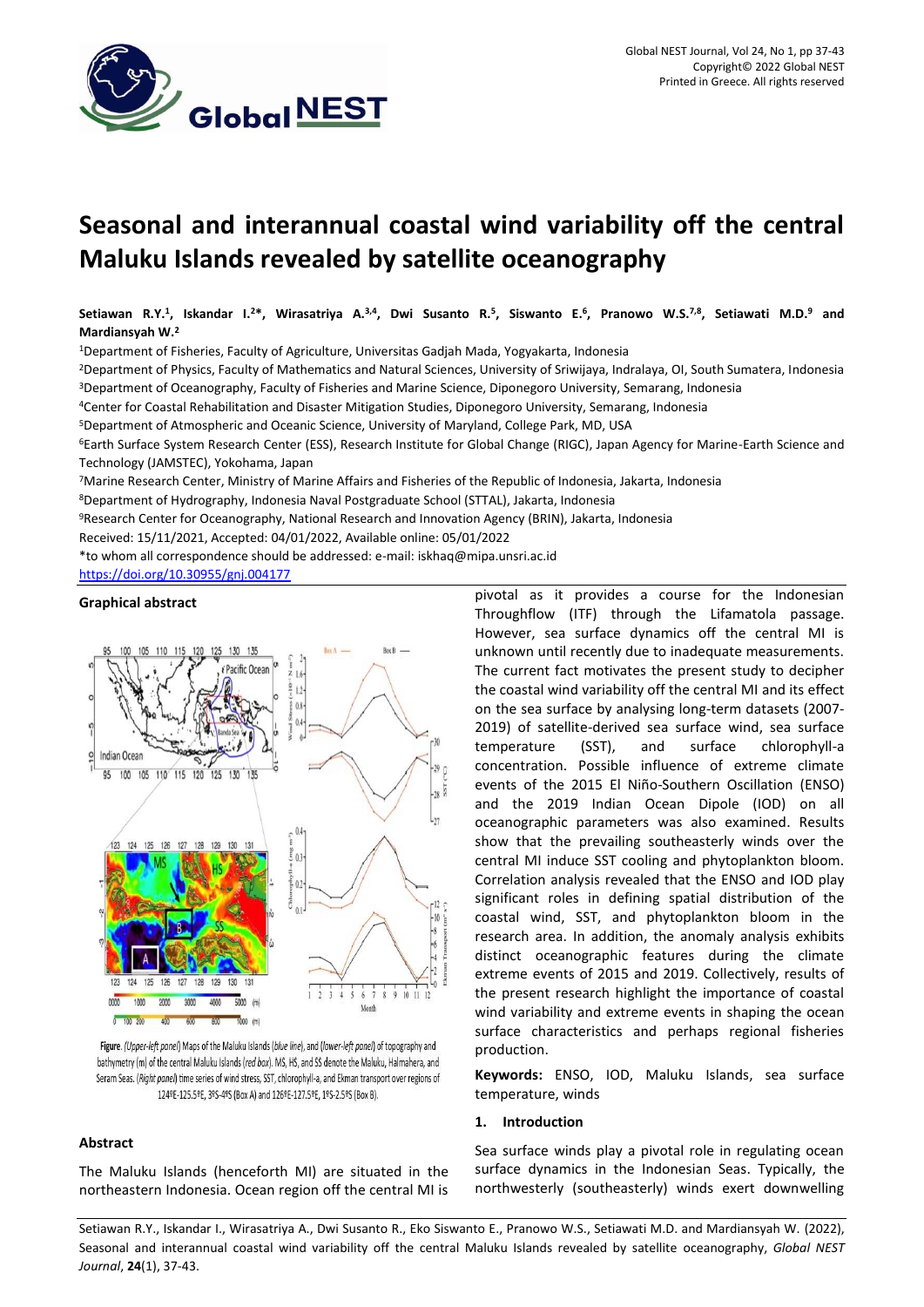(upwelling) in many coastal areas in the Indonesian Seas, as indicated by high (low) sea surface temperature (SST) (Kurniawati et al, 2021; Muskananfola *et al.*, 2021; Setiawan *et al.*, 2019;2020; Siswanto et al, 2020; Wirasatriya *et al.*, 2020a; 2021). Wind variability in the region is principally affected by the Australian Indonesian Monsoon (AIM) system, which generates the prevailing of northwesterly winds from December to February (Austral summer) and the southeasterly winds from June to September (Austral winter) (Gordon, 2005). The northwesterly winds carry moist air and cause heavy rainfall over the Indonesian Maritime Continent, while the southeasterly winds transport dry air and induce dry season over the region (Gordon, 2005). Sea surface condition of the Indonesian Seas is also modulated by the El Niño-Southern Oscillation (ENSO) and the Indian Ocean Dipole (IOD), i.e. the sea surface experiences fierce wind forcing during the El Niño/positive IOD year and weak wind forcing during the La Niña/negative IOD year (Iskandar *et al.*, 2017; Kurniawati *et al.*, 2021; Setiawan *et al.*, 2019; Siswanto *et al.*, 2020; Susanto and Marra, 2005; Susanto *et al.*, 2006; Wirasatriya *et al.*, 2020b). These two climate modes may have exerted an essential role in controlling health of the marine environment and fish resource distribution in the Indonesian Seas. Hence, examining the variability of the AIM winds and their effect on the sea surface is essential for marine and coastal resource management of the Indonesian fisheries management areas.

The MI is situated in the northeastern Indonesia and comprises many small islands. Of particular interest here is the ocean region off the central MI provides a fishing hotspot for commercial fishes (Hutubessy *et al.*, 2014) as well as a pathway for the ITF via the Lifamatola passage (black arrow in Figure 1 right panel) (e.g., Sprintall *et al.*, 2014). The central MI waters are characterized by complex bathymetry and connected to the Maluku and Halmahera Seas in the north and the Banda Sea in the south. Furthermore, the region of interest is located in the Coral Triangle, one of the most diverse places due to its high species richness of coral, demersal fish, and sea turtle (DeVantier *et al.*, 2004; Veron *et al.*, 2006). This biodiverse region has delivered services through seafood resources and tourism for the people and the nation. Unfortunately, physical forcing like monsoon wind that controls sea surface conditions off the central MI is unknown due to lack of long-term *in situ* measurements. Variation of this wind may have played a substantial role in sustaining life of the marine realm in the ocean region off the central MI.

In addition to seasonal forcing, the MI also experiences interannual modulation by the Indo-Pacific climate modes, namely ENSO and IOD. The ENSO is an interannual climate anomaly in the tropical Pacific Ocean (e.g., McPhaden *et al.*, 2006). The El Niño event of 2015 has been suggested as one of the robust El Niño events in the record (Hu and Fedorov, 2017; Palmeiro *et al.*, 2017). It was characterized by considerable positive SST anomalies that dominated the tropical Pacific Ocean (L'Heureux *et al.*, 2017). Levine and McPhaden (2016) suggested the

multiple westerly wind bursts were liable for the advection of water mass from the Western Pacific Warm Pool into the central Pacific, which in turn enhanced the development of a strong El Niño like in 2015.

Meanwhile, the IOD is a climate mode associated with zonal SST gradient (east-west) in the tropical Indian Ocean (Saji *et al.*, 1999). Positive IOD event that occurred during boreal fall 2019 was categorized as an extreme event (Doi *et al.*, 2020; Ratna *et al.*, 2021). The 2019 positive IOD event's primary forcing was thought to be the existence of enhanced sea level pressure over Australia and declined sea level pressure over the South China Sea since May 2019 (Lu and Ren, 2020). This inter-hemispheric gradient of sea level pressure invoked the northward cross-equator over the Indonesian Seas and accelerated wind speed over the southeastern tropical Indian Ocean, leading to the evolution of positive IOD events via Kelvin waves forcing (Delman *et al.*, 2016; Lu and Ren, 2020). We hypothesize the two extreme climate events of 2015 and 2019 have profound effects on the Indonesian Seas' oceanic condition. Given the importance of the ocean region off the central MI, disentangling coastal wind variability and the detailed effect of both extreme events on the sea surface will contribute to the successful prediction of future climate extreme events in the region.

The development of robust remote sensing technology has enabled us to investigate long-term surface ocean dynamics. Earlier investigations have shown the capability of the Moderate Resolution Imaging Spectroradiometer (MODIS) data in revealing long-term variability of chlorophyll-a and SST regionally and globally (e.g., Mao *et al.*, 2017; Muhammad *et al.*, 2016; Setiawan *et al.*, 2019). In the present work, we analyse 12 years (2007-2019) of satellite-derived sea surface wind, SST, and surface chlorophyll-a to decipher seasonal and interannual variations of the sea surface condition off the central MI. Moreover, we elucidate the effect of the 2015 El Niño and the 2019 positive IOD events on the ocean parameters. Results of this research can be used to manage better marine and fisheries resources in the central MI region.

#### **2. Materials and methods**

# 2.1. *Materials*

We employed KNMI Global Wind Level-3 data of spatial resolution of 0.125°×0.125° of the Advanced Scatterometer (ASCAT) to unveil surface wind variation off the central MI. The analysis period of this study goes from January 2007 to December 2019. The ASCAT onboard the Meteorological Operational (MetOp) satellite can acquire wind data (speed and direction) in the coastal area and open ocean with an accuracy of  $\sim$ 2 m s<sup>-1</sup> (Verhoef and Stoffelen, 2013). The ASCAT wind data is available at the Copernicus Marine Environment Monitoring Service (https://resources.marine.copernicus.eu/product-detail/ WIND\_GLO\_WIND\_L3\_REP\_OBSERVATIONS\_012\_005/SER VICES).

In order to decipher the effect of wind on the ocean surface off the central MI, the Level-3 data of 11-µm SST and chlorophyll-a retrieved from the Moderate Resolution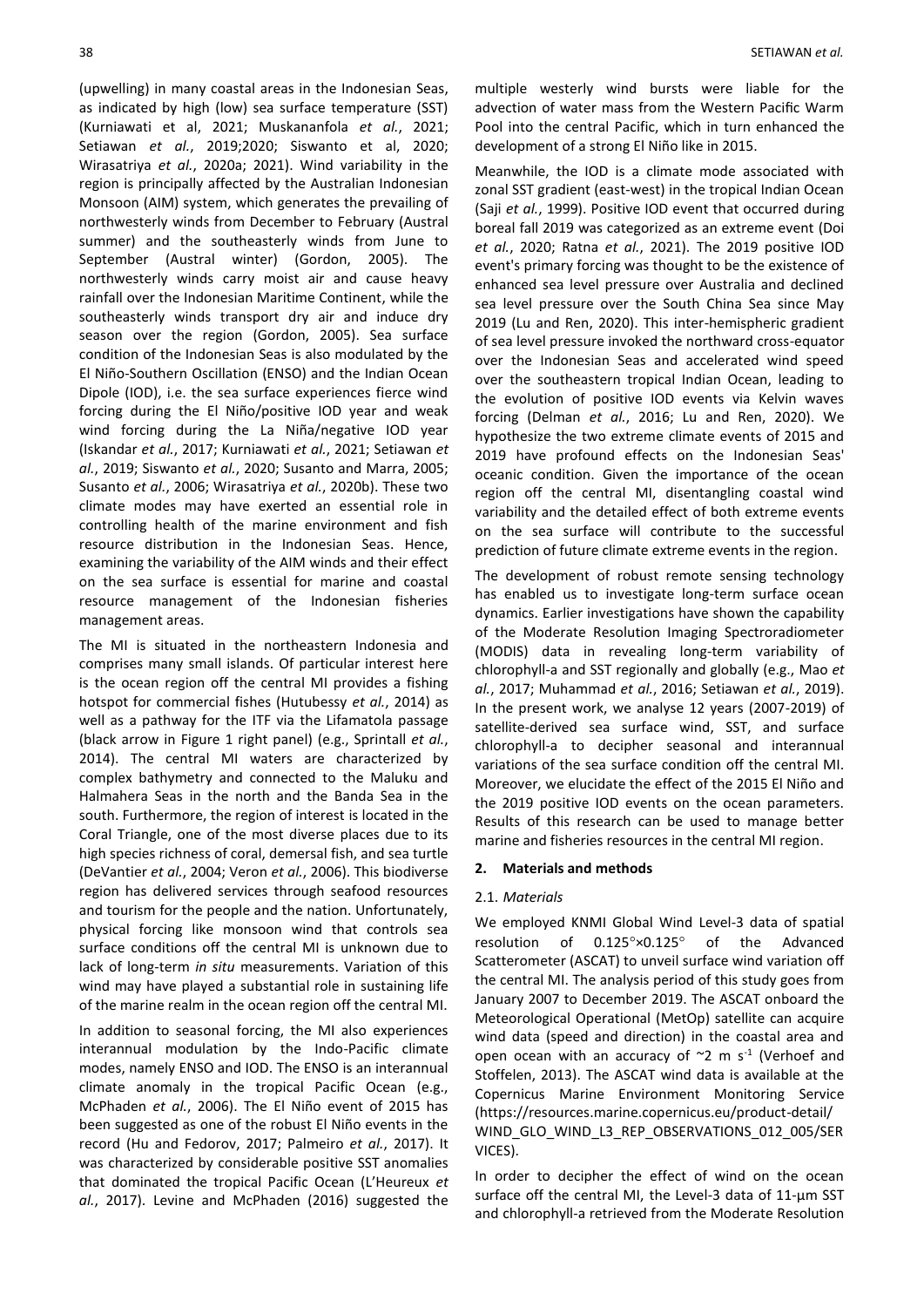Imaging Spectroradiometer (MODIS) onboard the Aqua satellite were examined. The spatial resolution of the MODIS SST and chlorophyll-a data is 0.04°×0.04° (Esaias et al, 1998), and both data have been documented to accurately record SST and chlorophyll-a concentration (e.g., Ghanea *et al.*, 2016). The MODIS SST and chlorophyll-a data were downloaded from the Physical Oceanography Distributed Active Archive Center of NASA (https://podaac-tools.jpl.nasa.gov/drive/files/allData/mod is/L3/aqua) and were analysed for the period of January 2007 to December 2019.

The Oceanic Niño Index (ONI) and the Dipole Mode Index (DMI) were used to determine ENSO events (El Niño and La Niña) and IOD events, respectively. Specifically, we used the Niño3.4 SST anomaly index. The ONI data is generated by the National Ocean and Atmospheric Administration Climate Prediction Center and is accessible at https://www.cpc.ncep.noaa.gov/data/indices/oni.ascii. txt. The DMI data is generated by the Japanese Agency for Marine-Earth Science Technology (JAMSTEC) and is attainable at https://stateoftheocean.osmc.noaa.gov/sur/ ind/dmi.php.

# 2.2. *Methods*

The wind stress ( $\tau$ ) on the ocean surface and the Ekman Mass Transport (EMT) were calculated by employing the equation of Hsieh and Boer (1992),

$$
\tau = \rho_o C_o U_{10}^2 \tag{1}
$$

$$
EMT_x = \frac{(\delta \tau_x + f \tau_y)}{\rho_w (f^2 + \delta^2)}
$$
 (2a)

$$
EMT_{y} = \frac{(\delta \tau_{y} - f \tau_{x})}{\rho_{w}(f^{2} + \delta^{2})}
$$
 (2b)

where  $\rho_{\alpha}$  is the density of air (1.25 kg m<sup>-3</sup>),  $\rho_{w}$  is the density of seawater  $(1.025 \times 10^3 \text{ kg m}^{-3})$ ,  $C_D$  is the drag coefficient, *U*<sup>10</sup> is the wind speed of 10 m above sea level,  $\delta$  is frictional dumping parameter (480<sup>-1</sup> days), and f is the Coriolis parameter. *EMT<sup>x</sup>* and *EMT<sup>y</sup>* express zonal and meridional direction of the EMT, respectively.

All satellite data were averaged into monthly means. The data were then computed into monthly climatological mean by following the equation of Wirasatriya *et al.* (2017),

$$
\overline{X}(x,y) = \frac{1}{n} \sum_{i=1}^{n} xi(x,y,t)
$$
\n(3)

where  $X(x, y)$  is monthly average or monthly climatology value at location (*x,y*), *xi*(*x,y,t*) is the *i-*th value of the data at (*x,y*) and time *t*, *n* is the number of data in a one-month period and the number of monthly data in one period of climatology (2007-2019). Note that hollow pixels were excluded in the calculation.

The monthly climatology time series for all oceanographic parameters were constructed by averaging all oceanographic parameters over the region of 124ºE-125.5ºE, 3ºS-4ºS (Box A), and 126ºE-127.5ºE, 1ºS-2.5ºS (Box B) to understand better the variations of ocean wind, SST, and surface chlorophyll-a in the region off the central MI. This time series is displayed in Figure 1b.



**Figure 1.** Maps of the Maluku Islands (blue line), and of topography and bathymetry (m) of the central Maluku Islands (red box). MS, HS, and SS denote the Maluku, Halmahera, and Seram Seas.

To examine the effects of the 2015 El Niño and the 2019 positive IOD, we performed monthly anomaly analysis to all oceanographic parameters. Furthermore, correlation analysis between oceanographic parameters and the ONI and DMI was computed to highlight the effect of extreme climate events on the ocean region off the central MI.



**Figure 2.** Time series of (a) wind stress, (b) SST, (c) chlorophyll-a, and (d) Ekman transport over regions of 124ºE-125.5ºE, 3ºS-4ºS (Box A) and 126ºE-127.5ºE, 1ºS-2.5ºS (Box B).

#### **3. Results**

Analyses of monthly climatology of sea surface wind stress over the central MI from December to February, and from June to September are demonstrated in Figure 2a, 3a, and 4a. It is seen that the northeasterly winds prevail over the investigated area from December to February with a magnitude of less than  $0.4 \times 10^{-1}$  N m<sup>-2</sup>. Meanwhile, the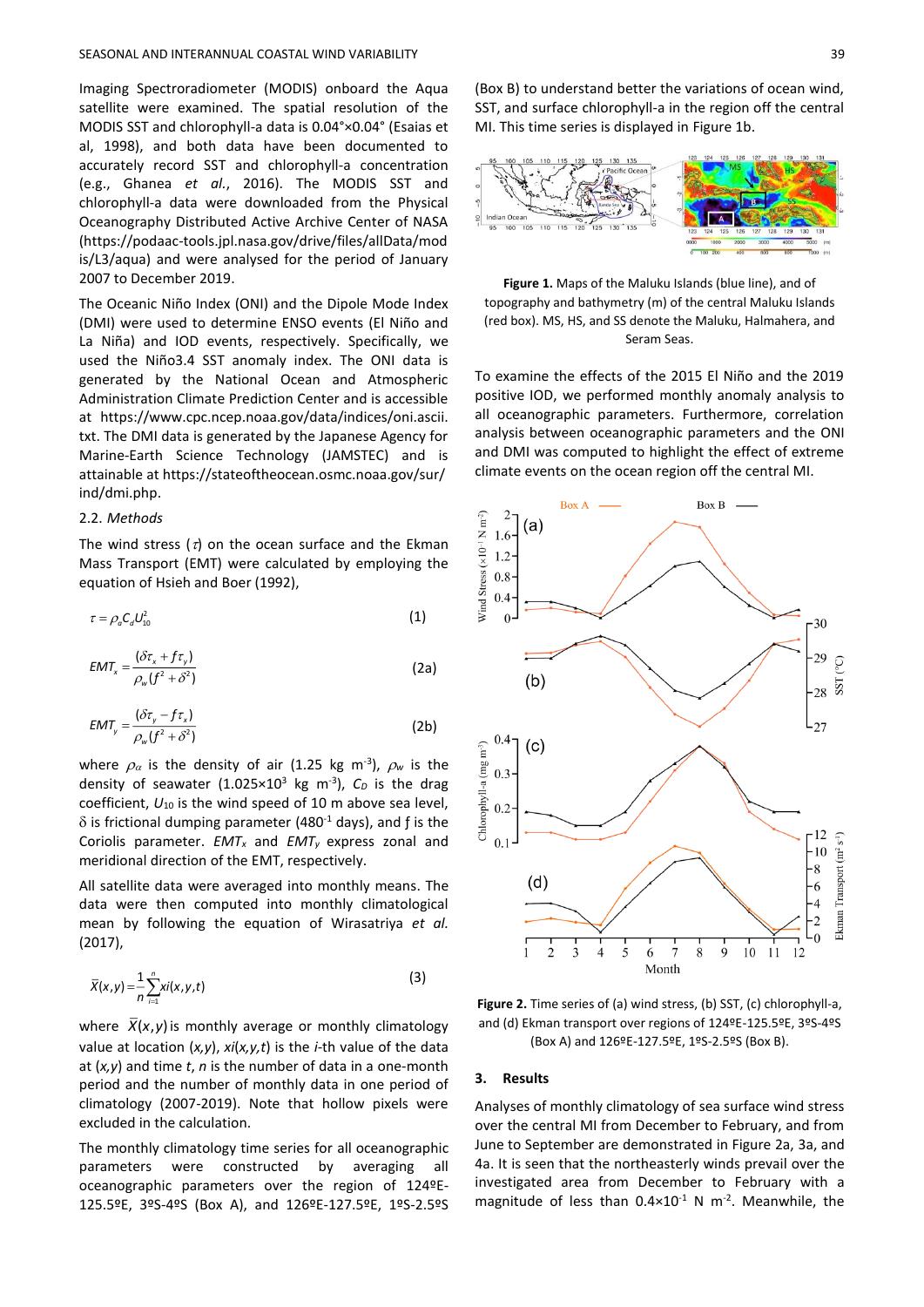southeasterly wind stresses prevail from June to September with a magnitude of more than  $0.4 \times 10^{-1}$  N m<sup>-2</sup>. Our results show the strongest wind occurred in July and August (Figure 2a).



**Figure 3.** Monthly climatology maps of (a) surface wind stress, (b) SST, (c) surface chlorophyll-a, and (d) EMT during the Austral summer.



**Figure 4.** Monthly climatology maps of (a) surface wind stress, (b) SST, (c) surface chlorophyll-a, and (d) EMT during the Austral winter.

SST off the central MI shows relatively higher SST (> 29ºC) from December to February compared to that during the period of June-September (Figure 2b, 3b, and 4b). Indeed, the evolution of SST cooling is prominent during the latter time, with the coldest SST (< 28ºC) takes place in August (Figure 2b).

Figure 2c, 3c, and 4c exhibit monthly climatology of surface chlorophyll-a concentration off the central MI during the Austral summer and Austral winter. There is a phytoplankton bloom occurrence off the central MI that

evolved during the Austral winter. We found a chlorophyll-a maximum of  $0.38$  mg m<sup>-3</sup> in August, in contrast, a low phytoplankton biomass occupies the studied area during the Austral summer as indicated by chlorophyll-a concentration less than  $0.2$  mg m<sup>-3</sup> (Figure 2c).

In line with the wind stress, strong EMT ( $> 5$  m<sup>2</sup> s<sup>-1</sup>) observed in the ocean region off the central MI from June to September (Figure 2d, 3d, and 4d). On the other hand, a relatively weak EMT (< 4  $m^2$  s<sup>-1</sup>) persisted from December to February. The predominant direction of EMT during June-September (December to February) period is southwestward (northeastward).

#### **4. Discussion**

The present research demonstrates that the coastal wind variability off the central MI is dynamically affected by the AIM winds. Climatological maps of surface wind from June to September show intense southeasterly wind stresses (>  $0.6 \times 10^{-1}$  N m<sup>-2</sup>) persisted in the area of interest. Simultaneously, there is an elevation in surface chlorophyll-a concentration, while the SST significantly decreases. We postulate coastal upwelling occurred in the region results in a phytoplankton bloom event (Figure 2c, 4b, and 4c). An upwelled of nutrient-rich water from the deeper depth to the surface may invoke phytoplankton bloom events off the central MI from June to September. Our inference is corroborated by the EMT values that denote higher values (>  $5.5 \text{ m}^2 \text{ s}^{-1}$ ) during the period compared to December-February (Figure 2d, 3d, and 4d). Moreover, our results reveal the interaction between surface winds and central MI topography is apparent here, i.e. the existence of coastal mountains and small straits (indicated by black arrows in Figure 4a) shaped wind regime in the research site. The location and direction of enhanced wind stress and EMT are well fit with the position of significant SST cooling and phytoplankton bloom (Figure 4). Indeed, coastal mountains in the region cause celerity of the southeasterly wind stress via orography mechanism. This observation may imply that the surface ocean productivity and fish resource distribution in the region are likely determined by the variability of the coastal wind jet. We notice that orographic alteration of surface wind is commonplace in seas off the central MI and possibly in other regional seas within the Indonesian archipelago.

The northeasterly wind stresses seem unable to force coastal upwelling off the central MI from December to February. Hence, a phytoplankton bloom event in the investigated area is absent. It is evident here that the phytoplankton bloom diminished when the coastal wind stresses weakened (<  $0.4 \times 10^{-1}$  N m<sup>-2</sup>) (Figure 2c and 4a-c). The deceleration of wind forcing in this area also causes SST to increase (> 28ºC). Besides the faint wind, we propose solar insolation maxima may promote high SST in the site. Furthermore, there is a high chlorophyll-a spot observed in the southeastern Halmahera Sea. According to Setiawan *et al.* (2020), the chlorophyll-a maxima there are induced by continental runoff, not coastal upwelling.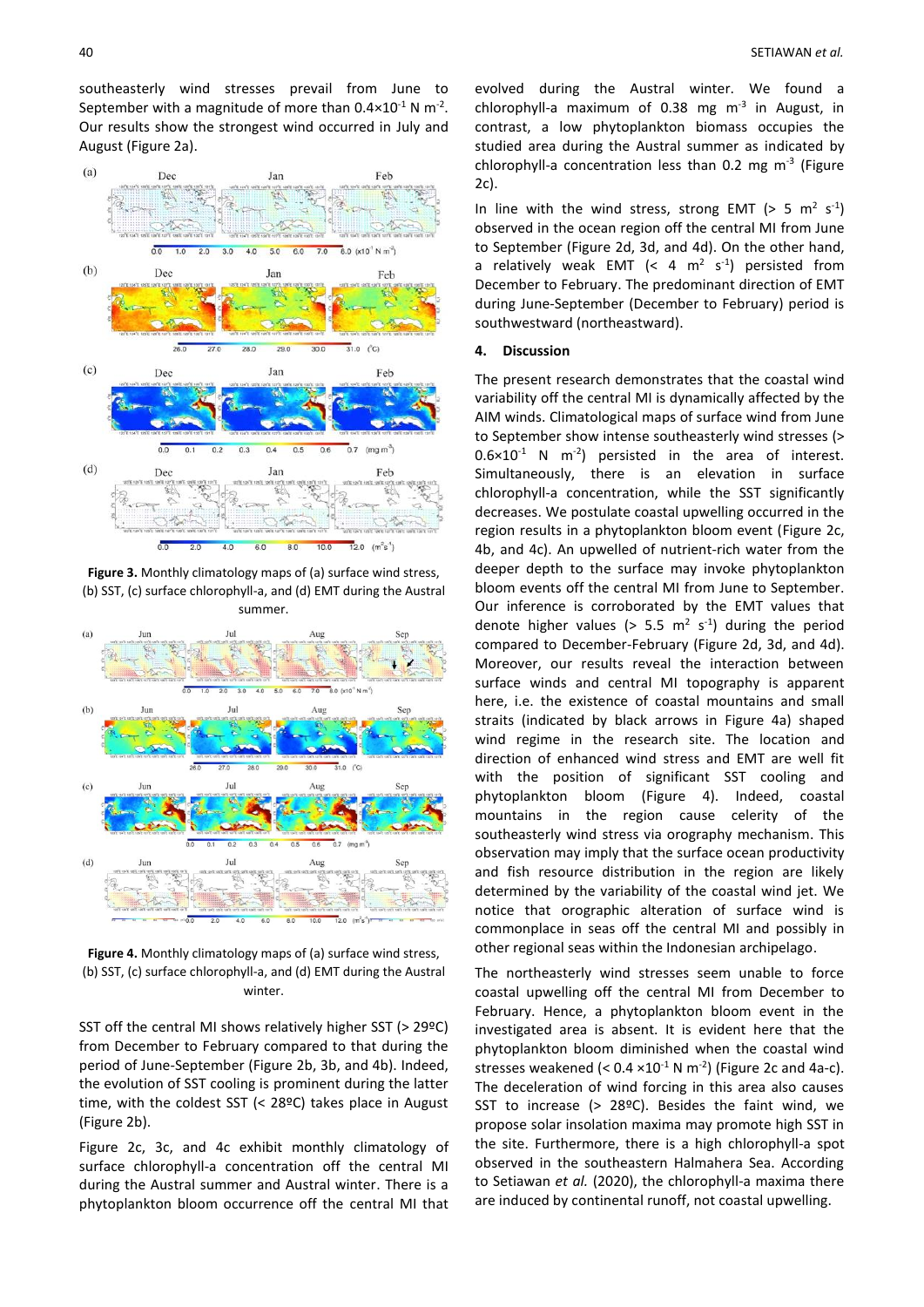The present research also examines the ENSO and IOD's effect on the coastal wind variation off the central MI. We focus on the period of June-September due to the robustness of coastal wind stresses during this time. We found a remarkable positive correlation between the ENSO and coastal wind stresses from June to September (Figure 5a). The correlation between the ENSO and EMT yields a similar result (Figure 5d), demonstrating the ENSO strongly modulates the occurrence of phytoplankton bloom off the central MI through Ekman upwelling. This premise is corroborated by a pronounced negative correlation between the ENSO and SST from June to September (Figure 5b-c). Good correlations among oceanographic parameters here suggest the dominant influence of ENSO in governing surface ocean productivity off the central MI during the Austral winter.



**Figure 5.** Correlation between ONI and monthly (a) surface wind stress, (b) SST, (c) surface chlorophyll-a, (d) EMT during the Austral winter.



**Figure 6.** Correlation between DMI and monthly (a) surface wind stress, (b) SST, (c) surface chlorophyll-a, (d) EMT during the Austral winter.

The correlation between IOD and oceanographic parameters from June to September is depicted in Figure 6. Note that the IOD event indicates seasonal phase-lock: develops in boreal late spring/early summer, peaks in late summer/fall, and terminates in early winter. For this reason we performed the correlation analysis during the period of July – September when the IOD reached its peak. Likewise, the effect of IOD on the coastal wind, SST, phytoplankton biomass off the central MI is vigorous. Positive correlations between the IOD and surface wind stresses, phytoplankton bloom, and EMT (Figure 6) are noticeable during the Austral winter. Seemingly, coastal wind stresses are favourable for generating phytoplankton bloom and SST cooling when the IOD operates.



**Figure 7.** Anomaly maps of (a) surface wind stress, (b) SST, (c) surface chlorophyll-a, and (d) EMT during the Austral winter of 2015.





Moreover, the present research has evaluated the consequence of extreme climate events, particularly the 2015 El Niño and the 2019 positive IOD, on the coastal wind intensity from June to September. When an extreme El Niño event took place in 2015, positive anomalies are conspicuous in the surface wind stresses (Figure 7a), surface chlorophyll-a concentration (Figure 7c), and EMT (Figure 7d). This finding suggests that wind stresses'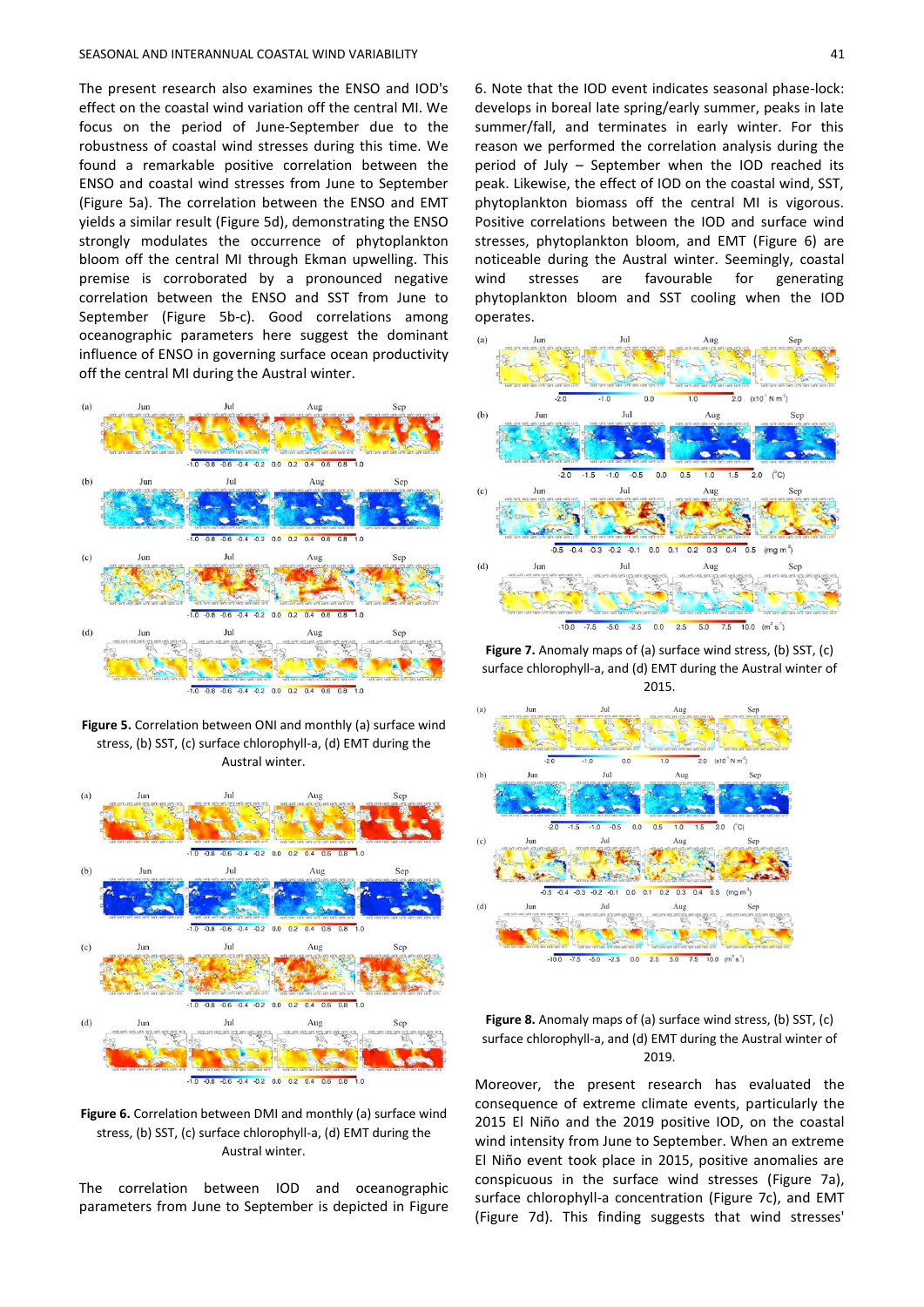strength and direction may have determined the spatial distribution of sea surface productivity off the central MI during this time frame, implying such anomaly may evoke a consequence on the regional seafood stock via a decline or increase in fisheries production.

During the 2019 positive IOD event (June-September), sea surface off the central MI showed significant positive anomalies in surface wind stress, surface chlorophyll-a concentration, EMT, and a negative anomaly in SST (Figure 8). The centre of positive chlorophyll-a anomaly is located congruently with the positions of wind stress, SST, and EMT anomalies (Figure 8). Indeed, the orography effect is visible during this event, i.e. the positive chlorophyll-a anomaly was generated by energetic wind stresses via mixed layer disturbances, leading to phytoplankton bloom and cold SST. Collectively, we conclude that the effects of the 2015 and 2019 extreme events on the sea surface off the central MI are robust. Furthermore, our results emphasized the significance of large-scale climate events in governing surface dynamics of the regional sea.

# **5. Conclusion**

Our research has demonstrated that satellite-derived sea surface wind stress, SST, and surface chlorophyll-a concentration are applicable in revealing sea surface dynamics off the central MI. We discovered that southeasterly winds play a critical role in modifying sea surface condition of the study area, i.e. by lowering SST and generating phytoplankton bloom. The SST cooling and phytoplankton bloom occur in response to enhanced surface wind stress and EMT. On the other hand, the SST cooling and phytoplankton bloom deteriorated when wind stress and EMT weakened. The correlation analysis revealed that the ENSO and IOD affect all oceanographic parameters as denoted by positive correlations in wind stress, EMT, chlorophyll-a, and negative correlation in SST. In accordance with the correlation analysis, anomaly analysis suggests positive anomalies in wind stress, EMT, chlorophyll-a concentration, and negative anomaly in SST during the extreme events of 2015 and 2019. Overall, results of this research highlight the importance of coastal wind and extreme climate events in shaping ocean conditions and perhaps regional fisheries production.

# **Funding**

This work was supported by the Ministry of Education, Culture, Research and Technology, Republic of Indonesia through *Penelitian Dasar Unggulan Perguruan Tinggi* (PDUPT) Number: 150/E4.1/AK.04.PT/2021.

#### **Declaration of Competing Interest**

The authors declare that there is no conflict of interest regarding the publication of this paper.

# **Acknowledgement**

II is supported by the Ministry of Education, Culture, Research and Technology, Republic of Indonesia through *Penelitian Dasar Unggulan Perguruan Tinggi* (PDUPT) Number: 150/E4.1/AK.04.PT/2021. RYS also acknowledges the Ministry of

Education, Culture, Research and Technology, Republic of Indonesia and the University of Gadjah Mada for the research grants (6/E1/KP.PTNBH/2021 and 2193/UN1/DITLIT/DIT-LIT/PT/2021). AW thanks to the University of Diponegoro for the research grant (185-98/UN7.6.1/PP/2021). The authors thank the E.U. Copernicus Marine Service Information and the Physical Oceanography Distributed Active Archive Center. The authors thank to Venny Sri and Wahdiny Nasution for the massive supports. The authors also wish to thank the anonymous reviewers for their careful reading of the manuscript and constructive suggestions for improvement.

#### **References**

- Delman A.S., Sprintall J.J., McClean L. and Talley L.D. (2016). Anomalous java cooling at the initiation of positive indian ocean dipole events. *Journal of Geophysical Research: Oceans*, **121**, 5805–5824. https://doi.org/10.1002/2016JC011635.
- DeVantier L., Alcala A. and Wilkinson C. (2004). The Sulu-Sulawesi Sea: environmental and socioeconomic status, future prognosis and ameliorative policy options. *Ambio*, **33**(1–2), 88–97. https://doi.org/10.1579/0044-7447-33.1.88.
- Esaias W.E., Abbott M.R., Barton I., Brown O.B., Campbell J.W., Carder K.L., Clark D.K., et al. (1998). An overview of MODIS capabilities for ocean science observations. *IEEE Transactions on Geoscience and Remote Sensing*, **36**(4), 1250–1265. https://doi.org/10.1109/36.701076.
- Ghanea M., Moradi M., Kabiri K. and Mehdinia, A. (2016). Investigation and validation of MODIS SST in the Northern Persian Gulf. *Advances in Space Research*, **57**(1), 127–136. https://doi.org/10.1016/j.asr.2015.10.040.
- Gordon A.L. (2005). Oceanography of the Indonesian Seas and Their Throughflow. *Oceanography*, **18**(4), 14–27. https://doi.org/10.5670/oceanog.2005.01.
- Group T.W. (1988). The WAM model—A third generation ocean wave prediction model. *Journal of Physical Oceanography*, **18**, 1775–1810. https://doi.org/10.1175/1520- 0485(1988)018%3C1775:TWMTGO%3E2.0.CO;2.
- Hsieh W.W. and Boer G.J. (1992). Global climate change and ocean upwelling. *Fisheries Oceanography*, **1**(4), 333–338. https://doi.org/10.1111/j.1365-2419.1992.tb00005.x.
- Hu S. and Fedorov A.V. (2017). The extreme El Niño of 2015– 2016 and the end of global warming hiatus, *Geophysical Research Letters*, **44**, 3816–3824. https://doi.org/10. 1002/2017GL072908.
- Iskandar I., Sari Q.W., Setiabudiday D., Yustian I. and Monger B. (2017). The distribution and variability of chlorophyll-a bloom in the southeastern tropical Indian Ocean using empirical orthogonal function analysis. *Biodiversitas*, **18**(4), 1546–1555. [https://doi.org/10.13057/biodiv/d180432.](https://doi.org/10.13057/biodiv/d180432)
- Kurniawati N., Sari Q.W., Setiawan R.Y., Siswanto E., Fauziyah, Setiabudidaya D. and Iskandar I. (2021). Surface chlorophylla variations along the southern coast of Java during two contrasting Indian Ocean Dipole events: 2015 and 2016. *Journal of Sustainability Science and Management*, **16**(3), 116–127.
- Levine A.F.Z. and McPhaden M.J. (2016). How the July 2014 easterly wind burst gave the 2015-2016 El Niño a head start, *Geophysical Research Letters*, **43**, 6503–6510. https://doi. org/10.1002/2016GL069204.
- L'Heureux M.L., Takahashi K., Watkins A.B., Barnston A.G., Becker E.J. and Di Liberto T.E. (2016). Observing and predicting the 2015-16 El Niño, *Bulletin of the American Meteorological Society*, **98**(7), 1363–1382. https://doi. org/10.1175/BAMS-D-16-0009.1.